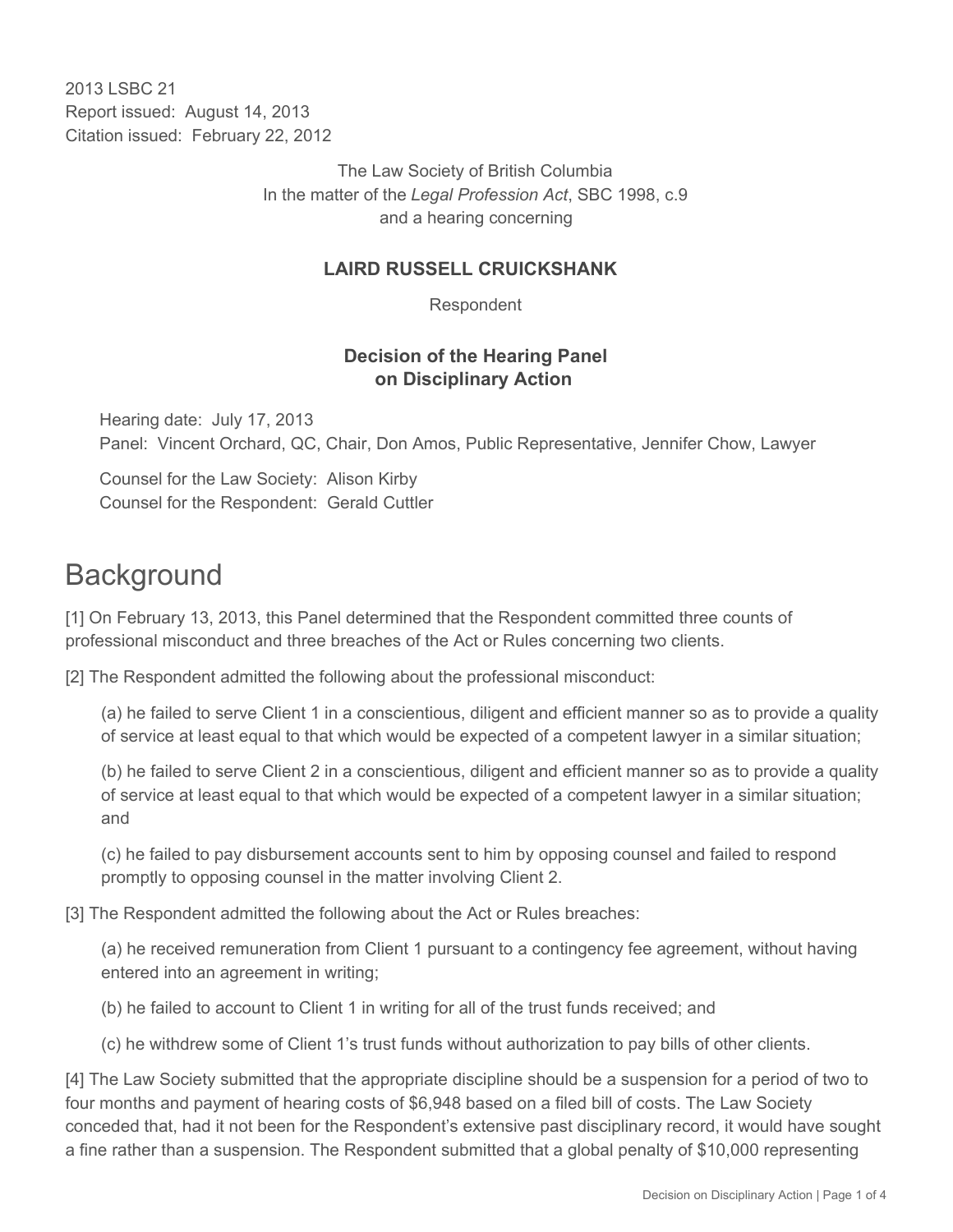both a fine and hearing costs is the appropriate discipline.

# **DISCUSSION**

[5] The issue before the Panel is the appropriate discipline to be imposed based on the circumstances of the case and consideration of the factors set out in the leading case of *Law Society of BC v. Ogilvie*, [1999] LSBC 17.

[6] The Law Society's mandate is to uphold and protect the public interest in the administration of justice by ensuring the independence, integrity, honour and competence of lawyers. The Panel's task is to decide on a sanction that best protects the public, maintains high professional standards and preserves the public confidence in the legal profession: *Law Society of BC v. Hill*, 2011 LSBC 16, para. [3].

[7] Section 38 of the Legal Profession Act sets out a range of penalties from reprimand to disbarment for professional misconduct.

[8] The Panel has considered the *Ogilvie* factors as follows:

## **The nature and gravity of the conduct proven**

The Respondent admits the allegations are serious but says none of them involved dishonesty, bad faith, sharp practice, conflicts of interest or other types of conduct generally considered to attract a suspension. The Panel notes that in 2012, the Respondent was suspended for one month in matters that did not involve any malice or deception.

## **The age and experience of the Respondent**

The Respondent was called to the Bar on May 10, 1983 and is 58 years old. He is married with two teenage children. He maintains an active litigation practice.

## **The previous character of the Respondent, including details of prior discipline**

The Respondent's professional conduct record for various matters includes four conduct reviews: in 1987, 1995(2) and 2012; and three disciplinary citations issued: in 1994 and 2011/2012 (heard together). From that record, three matters are significant. The first matter is the conduct review held in 1995 that involved the Respondent's failure to ensure timely payment of a file's disbursements after the transfer of a file to the Respondent's firm. The Panel notes this is not the first time the Respondent has failed to pay disbursements in a timely manner.

The second matter relates to a citation issued September 27, 1994 resulting in a finding that the Respondent had engaged in conduct amounting to professional misconduct by attempting to mislead the police in respect of an impaired driving charge laid in 1992 and in attempting to cause his client to mislead the police. The Respondent had allowed the passenger, who was also his client, to say he was the driver when it was the Respondent. The Respondent was fined \$6,000.

The third matter is the disciplinary hearing held in 2012, after a trust audit revealed irregularities and non-compliance, resulting in six allegations of professional misconduct for the period of 2005-2008 and four allegations of professional misconduct for the period of 2009-2010. The trust audit also revealed that, during 2005 to 2008, the Respondent failed to enter into written contingency fee agreements with five clients, suggesting a long-standing practice of failing to put contingency fee agreements in writing to protect his clients. In the 2012 matter, the Respondent agreed to a joint disciplinary submission. He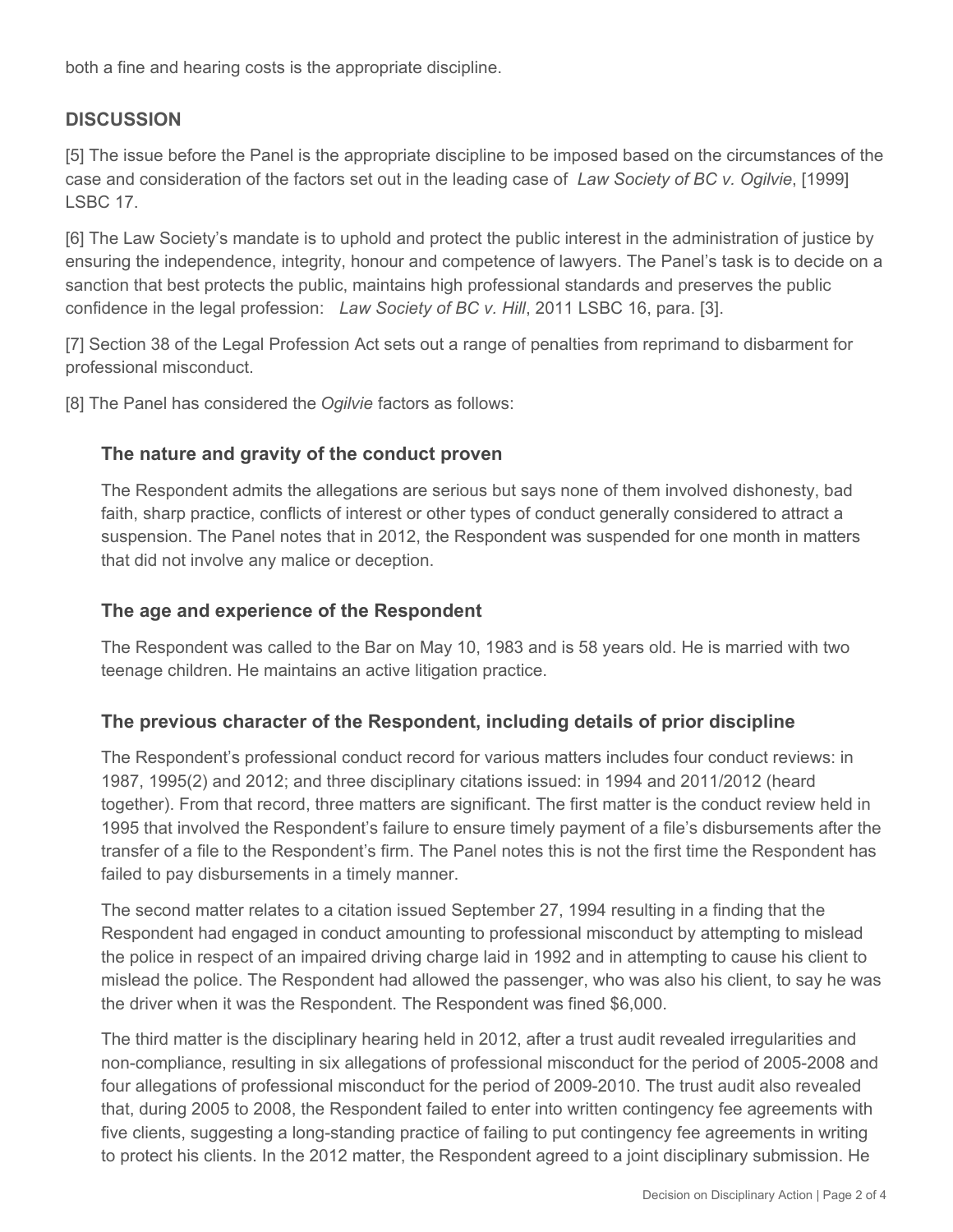was suspended for one month and paid costs of \$8,500.

## **The impact on the victim**

The Respondent tendered several letters as character references and testified that he has made amends with Client 1. Of significance is a letter in which Client 1 suggested he might have reconsidered making the complaint had he understood the Respondent could be suspended. However, it is unclear from that letter, and a similar letter from Client 1's father, whether either or both knew of the Respondent's past disciplinary record. The Panel has no information regarding the impact on Client 2.

#### **Any advantage gained by the respondent**

The Respondent gained no advantage in this case.

#### **The number of times the offending conduct occurred**

The Respondent failed to serve two of his clients in a conscientious, diligent and efficient manner. In the course of serving Client 2, the Respondent also failed to communicate promptly with opposing counsel and to pay court-ordered disbursements in a timely manner.

## **Whether the Respondent has acknowledged the misconduct and taken steps to redress the wrong and the presence or absence of other mitigating circumstances**

At the disciplinary hearing, the Respondent expressed remorse and gave his assurance that appropriate office safeguards have been put in place, including the hiring of a bookkeeper. He also shared personal insight into why the events occurred as they did.

#### **The possibility of remediation or rehabilitation of the Respondent**

The Respondent admitted to the professional misconduct and breaches in this case. The Panel notes that none of the allegations in this case involved malice or deception. The possibility remains that the Respondent will not make the same mistakes again.

#### **The impact on the Respondent of any criminal sanctions**

This factor is inapplicable.

#### **The impact of the proposed penalty on the Respondent**

The Panel notes the Respondent's testimony that a two to four month suspension is excessive and disproportionate, will irreparably harm his practice and prejudice his clients.

#### **The need for specific or general deterrence**

The Respondent faces a total of six allegations involving professional misconduct and breaches of the Act and Rules. Accordingly, the Panel places particular emphasis on specific deterrence.

#### **The need to ensure the public's confidence in the integrity of the profession**

Given the circumstances of this case and the Respondent's previous disciplinary record, the Panel